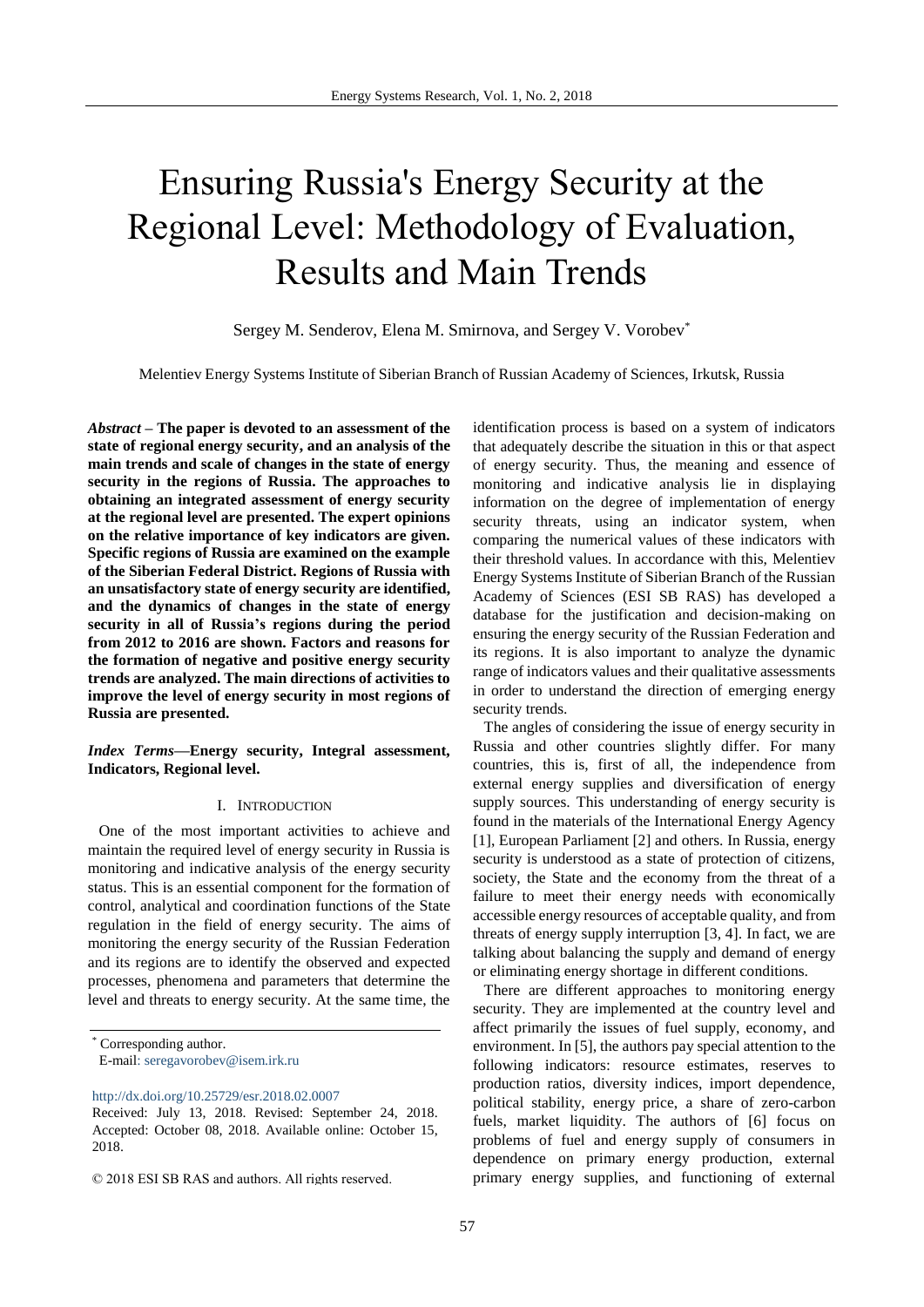primary energy suppliers.

Many researchers pay much attention to the issues of sustainable development of the national economy [7].

The authors of [8] present various opinions about the nature and methods of research into energy security issues. All methods described in this paper reveal comprehensively the features of the energy security study in terms of a country or a region of the world. These methods take into account the political and economic nature of the relationships between players in the energy market and can be undoubtedly applied to the research at the country level. Considerable attention is paid to the diversification of energy suppliers. At the same time, at the level of countries and regions of the world, technical issues of energy supply sustainability of a territory within countries are usually not considered. Research [9] is also devoted to the geopolitical problems of ensuring the energy security of individual countries. It shows that the opportunities to ensure demand for energy are the main driving force for economic growth and social welfare improvement of any country. The issues of energy security at the level of countries and regions of the world are described in [10]. The study presented in [11] deals with energy security indicators also at the country level. The study presented in [12] conceptualizes energy security as consisting of the interrelated factors of availability, affordability, efficiency, sustainability, and governance. It then matches these factors with 20 metrics constituting an energy security index measuring international energy security performance across 18 countries. Comprehensive studies have been carried out but again they focus on the level of countries and regions of the world. Almost the same questions and at the same level are presented in [13, 14].

The authors of [15] analyze the trends in energy security across the three Baltic countries. The aggregate measures of energy security are devised by means of multi-criteria decision-making techniques. The choice of energy security indicators was based on the priorities set out in the European Union energy policy.

In general, the investigation into the energy security problems of individual territories within a particular country should address other issues. First of all, these are the issues of technical availability of final types of energy for consumers under different operation conditions of energy systems, and only after the technical availability is achieved, all the other components of regional energy security can be discussed.

In other sources, for example, in [16], the authors pay more attention to the issues of meeting the environmental requirements. Speaking about the national level, some researchers, for example [17], focus on the role of renewable energy resources in ensuring energy security. This can certainly help but largely depends on the climatic and geographic features of the country or region.

There are virtually no studies on the assessment of the

energy security of individual regions. Apparently, this is due to the fact that in some countries some regions have a much smaller area of the territory than in Russia. At the same time, they are connected with each other by energy relations much more closely and intensively.

To assess the state of energy security in Russia's regions and, to identify emerging trends in this regard, appropriate monitoring and analysis of the state of domestic energy are needed. Such an assessment can be performed in accordance with the methodology for monitoring the state of Russia's energy security at the regional level, i.e. based on the monitoring of the most important indicators of the energy sector operation at a given point in time.

This paper presents materials characterizing the state of energy security in the regions of Russia for all Federal Districts. Such estimates were obtained using the methodology for energy security monitoring [18]. All regions are ranked according to the state of their energy security. The studies conducted in different time frames (2012, 2016) allowed assessing the direction of changes in the energy security situation in the regions of Russia and the dynamics of these changes over the past five years.

A detailed analysis of how the energy security requirements are met for each indicator is examined in this paper on the example of the Siberian Federal District.

# II. A METHOD OF ENERGY SECURITY MONITORING AT THE REGIONAL LEVEL IN RUSSIA

At present, the assessment of the state of regional energy security in the country [18, 19] is based on the use of a system of indicators conventionally distributed across three interrelated blocks, Table. 1.

The values of the indicators characterize the energy security situation in the region in terms of an analyzed aspect. Separation of individual blocks is necessary to obtain an idea of the most important aspects of regional energy security. Each of the indicators presented in Table 1 has its own, previously expertly generated and justified, threshold value. It is the threshold values that determine the boundary of the assignment of the actual value of the indicator to a particular area of qualitative states.

In most cases, these indicators can be taken from official statistics, some of them are calculated specifically. Indicator 2.3 "The ability to meet fuel demand in the conditions of a sharp cooling (10% increase in consumption) in the region" is calculated using a set of mathematical models specially developed by the Melentiev Energy Systems Institute SB RAS [20]. These models allow determining the possibilities of supplying the necessary volumes of all energy types to end consumers under different conditions, including peak demand for energy resources in case of a sharp cooling.

The method in [18] uses two threshold values for each indicator. The pre-crisis threshold value of the indicator means a boundary value between the normal and pre-crisis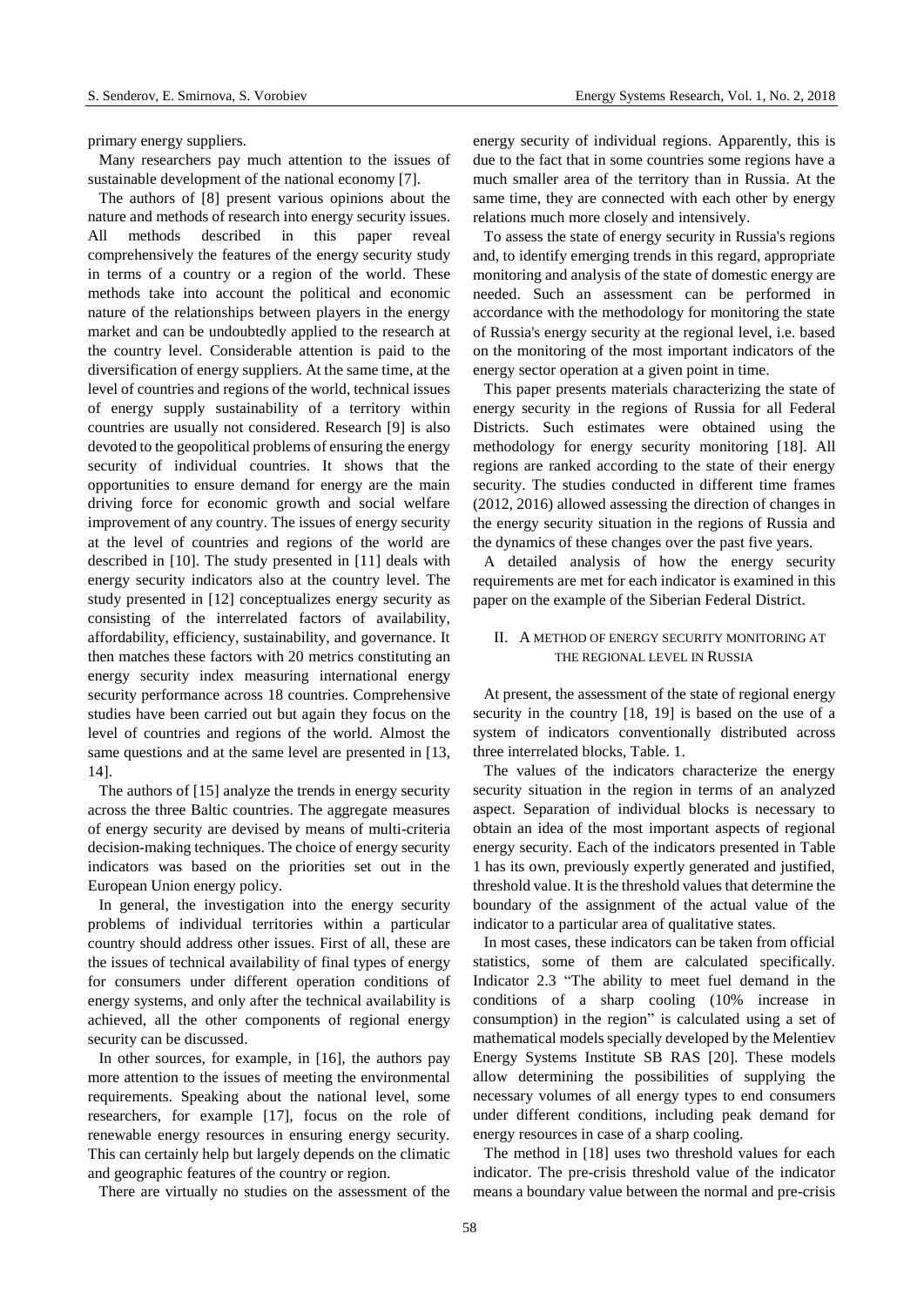state of the energy sector in the aspect described by this indicator. The crisis threshold means the boundary between the pre-crisis and crisis states. These threshold values are determined in [18] expertly and indicate the boundaries of the transition of a particular indicator from one qualitative state to another. If the indicator is in a negative state, it is necessary to apply the measures that will help improve the energy security situation in terms of an analyzed aspect.

#### Table 1. The Most Important indicators of regional energy security

1. Block of energy resource production and availability for the fuel and energy supply system of a region

1.1. The ratio of the total available capacity of the region's power plants to the maximum electric load of consumers in the region.

1.2. The ratio of the available capacity of power plants and the capacity of inter-system ties between regions to the maximum electric load in the region.

1.3. Possibilities of meeting the demand for primary energy from the region's sources.

2. The block of fuel and energy supply reliability in the region

2.1. The share of the dominant resource in the total primary energy consumption in the region.

2.2. The share of the largest power plant in the installed electric capacity in the region.

2.3. The ability to meet fuel demand in the conditions of a sharp cooling (10% increase in consumption) in the region.

3. Block of the state of the basic production assets of energy systems in the region

3.1. The degree of depreciation of the basic production assets of the energy sector in the region.

3.2. The ratio of the average installed capacity commissioned annually and the power plant capacities reconstructed over the last 5-year period to the installed capacity in the region.

Based on the comparison of actual values of specific indicators with their thresholds, the level of crisis indicators is estimated. In this case, however, it is impossible to assess the state of the energy security as a crisis one in the entire region. Some indicators may have the values acceptable from the energy security standpoint, the values of others may be in a crisis or pre-crisis state. The picture can vary from region to region and from year to year. Accordingly, in order to form a final qualitative assessment of the energy security state in the region, it is necessary to convolve the qualitative assessments of the status of individual indicators in a single integrated assessment of energy security of the analyzed territory.

The state of an indicator, depending on the location of its values on the state scale, is estimated as follows:

$$
f(S_i) = \begin{cases} N, S_i < S_i^{PC} \\ PC, S_i^{PC} \le S_i < S_i^{C} \\ C, S_i \ge S_i^{C} \end{cases} \quad i = 1, n \tag{1}
$$

where n –the number of indicators being evaluated;  $S_i$  – actual (expected) value of the i-th indicator;  $S_i^{PC}$ ,  $S_i^C$ -precrisis and crisis threshold values of the i-th indicator; *N*,*PC*,*C* - a qualitative assessment of the state of the energy sector in terms of the aspect indicated by the i-th indicator: normal, pre-crisis and crisis, respectively.

Due to the fact that the indicators chosen for the assessment are not equally important, an integral assessment takes into account the significance of each specific indicator in their common set or "specific weights" of all indicators in the overall system of their value. Each indicator is compared in pairs with other indicators within 1. The expert group determines the weighted average expert value of conventional significance of the i-th indicator in comparison with the j-th indicator. The specific weight of the indicator in the total sum of weights is determined by the equation:

$$
V_i = \sum_{j=1}^{n} U_{ij} / \sum_{i=1}^{n} \sum_{j=1}^{n} U_{ij}
$$
 (2)

where  $V_i$  - is the specific weight of the i-th indicator in the system of indicators being evaluated;  $U_{ij}$  - conventional significance of the i-th indicator in comparison with the j-th indicator.

Based on the above-described comparison, we qualitatively assess the energy security status of specific regions of Russia:

$$
Q = \begin{cases} N, \sum_{i=1}^{n} V_i^N \ge \delta_N \\ PC, \sum_{i=1}^{n} V_i^C \prec \delta_C \quad \text{if} \quad \sum_{i=1}^{n} V_i^N \prec \delta_N, \quad i = 1, n \\ C, \sum_{i=1}^{n} V_i^C \ge \delta_C \end{cases}
$$
(3)

where  $Q$  – an integral assessment of the qualitative state of the region's energy security;  $V_i^N$ ,  $V_i^C$  $V_i^N$ ,  $V_i^C$  - a specific weight of the i-th indicator, which is in the range of normal and crisis values, respectively;  $\delta_N$ ,  $\delta_C$  - coefficients that characterize a normal or a crisis state, respectively.

Based on the monitoring of the dynamic range of the integral indicator values, such an assessment indicates in which direction the energy security level of a particular region is changing and which region the Federal District or the country should pay attention to, first of all.

## III. AN ANALYSIS OF THE ENERGY SECURITY STATE IN THE REGIONS OF RUSSIA

In order to demonstrate the efficiency of the methodological approach, to identify and assess the trends in changes in the most important energy security factors of the subjects of Russia, the following steps were taken:

 based on statistical information, a database was created for all regions of Russia [21-23];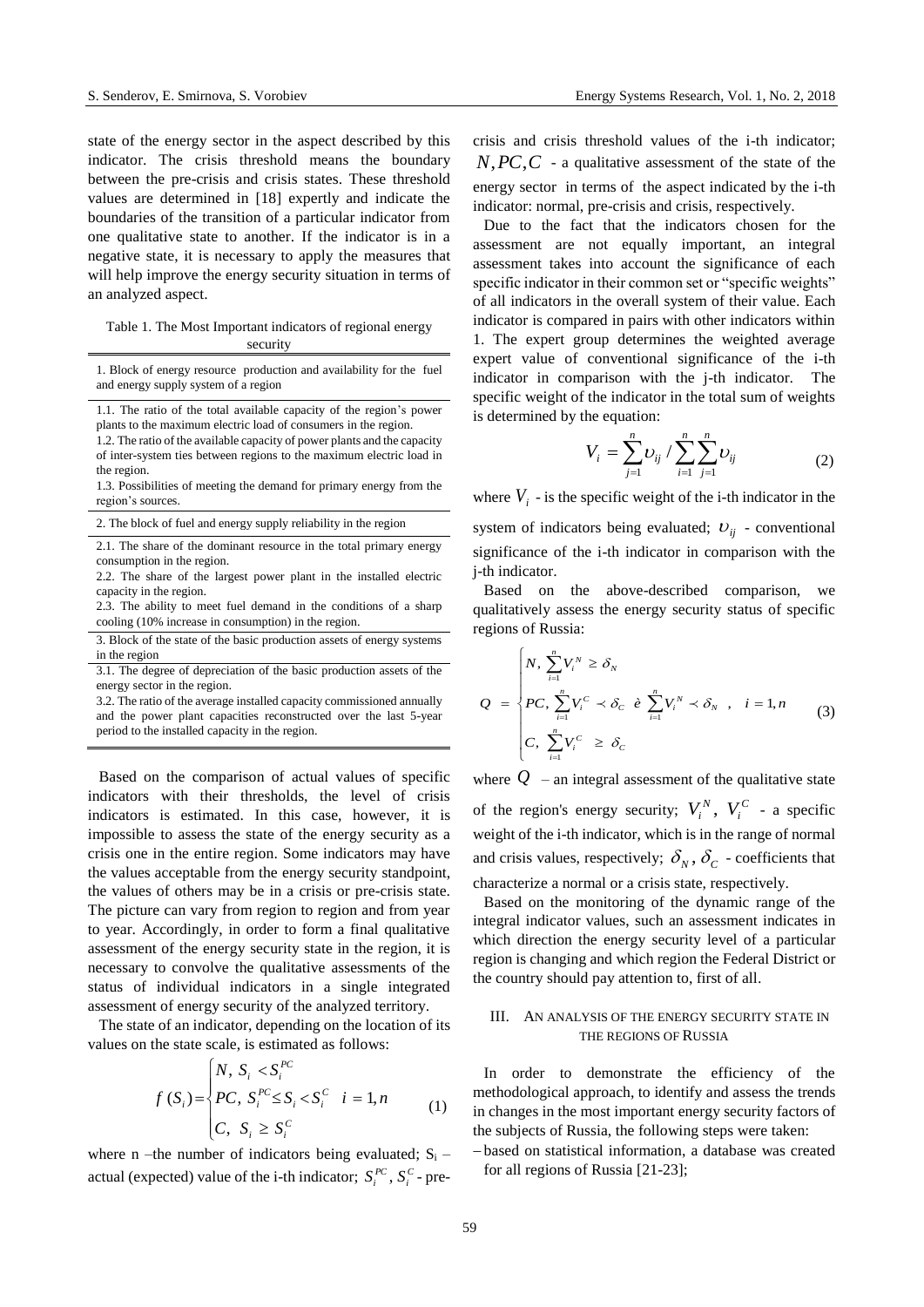- $-$  the values of all the indicators indicated in Table 1 are estimated over a time span from 2012 to 2016;
- $-th$  values of energy security indicators were quantitatively correlated with their threshold values corresponding to specially designated groups of territories;
- using the expression (3) we obtained integral assessments of the energy security state in each of the analyzed regions.

The analysis of the obtained data on all subjects of Russia demonstrates the trends in the energy security situation.

Based on the analysis conducted for the time span of 2012-2016, the energy security situation has not changed radically in 80% of the regions. In general, information on the attribution of these regions to the areas of crisis, normal or pre-crisis state is presented in Figure 1. As evidenced by an analysis of Figure 1, most of the regions of the Russian Federation are located in the area of the crisis and pre-crisis state of energy security.

Let us consider the regions where the energy security situation has changed qualitatively for the analyzed period.



Russia, 2016.

1 - The Republic of Karelia; 2 - the Republic of Komi; 3 - Vologda Region; 4 - Kaliningrad Region; 5 - Leningrad Region; 6 - Murmansk Region; 7 - Novgorod Region; 8 - Pskov Region; 9 - Belgorod Region; 10 - Bryansk Region; 11 - Vladimir Region; 12 - Voronezh Region; 13 - Ivanovo Region; 14 - Kaluga Region; 15 - Kostroma Region; 16 - Kursk Region; 17 - Lipetsk Region; 18 - Moscow Region; 19 - Orel Region; 20 - Ryazan Region; 21 - Smolensk Region; 22 - Tver Region; 23 - Yaroslavl Region; 24 - The Republic of Dagestan; 25 - Kabardino-Balkaria Republic; 26 - Republic of North Ossetia-Alania; 28 - the Chechen Republic; 29 - Stavropol Territory; 30 - Krasnodar Territory; 31 - Volgograd Region; 32 - Rostov Region; 33 - Republic of Kalmykia; 34 - Republic of Bashkortostan; 35 - Republic of Mordovia; 36 - Republic of Udmurtia; 37 - Chuvash Republic; 38 - Orenburg Region; 39 - Penza Region; 40 - Perm Territory; 41 - Samara Region; 42 - Saratov Region; 43 - Ulyanovsk Region; 44 - Sverdlovsk Region; 45 - Tyumen Region; 46 - Chelyabinsk Region; 47 - Altai Territory; 48 - Kemerovo Region; 49 - Novosibirsk Region; 50 - Omsk Region; 51 - Tomsk Region; 52 - Krasnoyarsk Territory; 53-Irkutsk Region; 54 - Republic of Buryatia; 55 - Republic of Tyva; 56 - The Altai Republic; 57 - the Republic of Sakha (Yakutia); 58 - Primorsky Territory; 59 - Khabarovsk Territory; 60 - Amur Region; 61 - Kamchatka Territory; 62 - Sakhalin Region; 63 - Chukotka Autonomous District; 64 - Jewish Autonomous Region.

These regions are presented in Table 2. In this Table *N*, *PC* and *C* mean qualitative assessment of the state of the energy sector in the aspect indicated by the i-th indicator: normal, pre-crisis and crisis, respectively.

In 2016, the crisis situation was noted in all the regions of the Central District, with the exception of the Lipetsk, Ryazan and Tula regions. In the Tula region (Table 2), the crisis situation shifted to the pre-crisis one due to the commissioning of capacities in 2013-2015 (at the 190 MW Novomoskovskaya thermal power plant and the start-up of two 225 MW hydroelectric generators at Cherepetskaya thermal power plant).

During the analyzed period, the situation improved in such regions as the Republic of Mari El, the Republic of Tatarstan, the Kirov region, Kurgan region, Magadan region and the Republic of Crimea. The improvement in the situation was due to the active policy of renewal of fixed production assets, and the implementation of planned capital repairs in electric and heat power industries, which made it possible for the regions to reach the pre-crisis values, thus moving from the range of the crisis values. For example, the Republic of Tatarstan has commissioned 590 MW of new generating capacities in the last three years of the analyzed period (2014-2016). Gas production in the Republic increased almost threefold, which enhanced the capability to meet the needs for primary energy from the region's sources and allowed the Republic to shift to the range of normal values of the corresponding indicator (1.3) (Table 2).

In the Republic of Crimea, the situation improves every year, due to the implementation of projects for the construction of generation facilities in the Republic and the provision of a reliable and uninterrupted power supply. The region has significant potential for the development of alternative energy sources, such as solar and wind. In 2014, the Republic of Crimea put into operation a 25 MW wind farm, and in 2015-2016, it commissioned four lines of Energy Bridge to connect the power system of Crimea to the UES of Russia (UES South), with a total capacity of 800 MW. However, at the same time, deterioration of power equipment on the peninsula is about 70%, which requires appropriate attention and measures to reduce it.

It is worth paying attention to the regions where the energy security situation stabilized in six years, and by 2016 had moved to the region of acceptable values. There are only four such subjects(5% of the total number of those analyzed): the Astrakhan Region, the Nizhny Novgorod Region, the Republic of Khakassia and the Transbaikal Territory. The conditions for improving the situation were: modernization of electric power equipment, annual commissioning of new generating capacities and, as a consequence, a decrease in the share of the largest source in the installed electric capacity in the region (indicator 2.2), and an increase in the ability to meet the demand for primary energy from the region's own sources.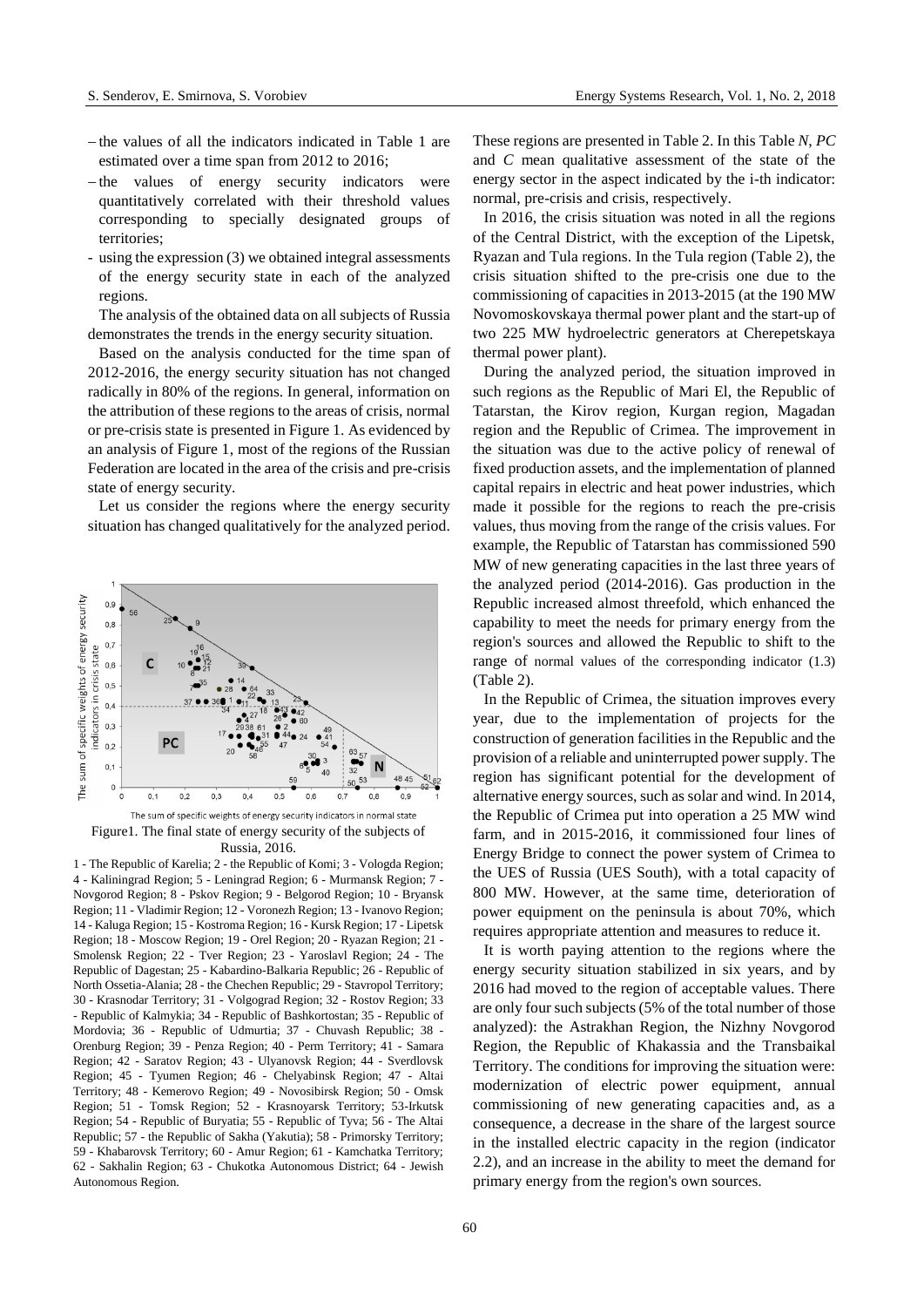|                                                                                                                                       |                |             | The order numbers of the energy security indicators |                |                                |                               | The sum of the specific<br>weights by state |                               |                |                      |                |                         |
|---------------------------------------------------------------------------------------------------------------------------------------|----------------|-------------|-----------------------------------------------------|----------------|--------------------------------|-------------------------------|---------------------------------------------|-------------------------------|----------------|----------------------|----------------|-------------------------|
|                                                                                                                                       | 1.1            | 1.2         | 1.3                                                 | 2.1            | 2.2                            | 2.3                           | 3.1                                         | 3.2                           |                | Boundaries of states |                | The                     |
| Year                                                                                                                                  |                |             |                                                     |                | Specific weights of indicators |                               |                                             |                               |                |                      |                | qualitative<br>state of |
|                                                                                                                                       | 0,104          | 0,138       | 0,133                                               | 0,120          | 0,079                          | 0,170                         | 0,127                                       | 0,129                         | $\mathbf{C}^1$ | PC                   | $\mathbf{N}^2$ | energy<br>security      |
|                                                                                                                                       | $\overline{2}$ |             |                                                     |                |                                |                               | 8                                           |                               |                |                      |                |                         |
| 1                                                                                                                                     |                | 3           | $\overline{4}$                                      | 5              | 6                              | 7                             | <b>Arkhangelsk Region</b>                   | 9                             | 10             | 11                   | 12             | 13                      |
| 2012                                                                                                                                  | N              | N           | $\mathbf C$                                         | PC             | $\mathbf N$                    | C                             | PC                                          | N                             | 0,303          | 0,247                | 0,450          | PC                      |
| 2016                                                                                                                                  | $\mathbf N$    | N           | $\mathbf C$                                         | PC             | N                              | $\mathsf{C}$                  | H                                           | $\bf K$                       | 0.432          | 0,120                | 0,448          | $\mathbf C$             |
| <b>Tambov Region</b>                                                                                                                  |                |             |                                                     |                |                                |                               |                                             |                               |                |                      |                |                         |
| 2012                                                                                                                                  | N              | ${\bf N}$   | C                                                   | $\mathbf C$    | PC                             | PC                            | C                                           | PC                            | 0,380          | 0,378                | 0,242          | PC                      |
| 2016                                                                                                                                  | N              | N           | $\overline{C}$                                      | $\mathbf C$    | PC                             | ${\rm P}{\bf C}$              | $\overline{C}$                              | $\mathsf{C}$                  | 0,509          | 0,249                | 0,242          | $\mathbf C$             |
| <b>Tula Region</b>                                                                                                                    |                |             |                                                     |                |                                |                               |                                             |                               |                |                      |                |                         |
| 2012                                                                                                                                  | $\mathbf N$    | $\mathbf N$ | $\mathbf C$                                         | $\mathbf C$    | PC                             | PC                            | $\mathsf{C}$                                | $\mathsf{C}$                  | 0,509          | 0,249                | 0,242          | $\mathbf C$             |
| 2016                                                                                                                                  | $\mathbf N$    | N           | $\mathbf C$                                         | $\overline{C}$ | N                              | PC                            | PC                                          | $\mathbf N$                   | 0,253          | 0,297                | 0,450          | PC                      |
| <b>Karachay-Cherkess Republic</b>                                                                                                     |                |             |                                                     |                |                                |                               |                                             |                               |                |                      |                |                         |
| 2012                                                                                                                                  | N              | N           | $\mathsf{C}$                                        | $\mathsf C$    | N                              | N                             | N                                           | N                             | 0,253          | $\boldsymbol{0}$     | 0,747          | N                       |
| 2016                                                                                                                                  | N              | N           | $\mathsf{C}$                                        | $\mathsf{C}$   | N                              | $\mathbf N$                   | N                                           | PC                            | 0,253          | 0,129                | 0,618          | PC                      |
|                                                                                                                                       |                |             |                                                     |                |                                |                               | <b>Astrakhan Region</b>                     |                               |                |                      |                |                         |
| 2012                                                                                                                                  | ${\bf N}$      | ${\bf N}$   | N                                                   | ${\bf N}$      | PC                             | N                             | PC                                          | C                             | 0,129          | 0,206                | 0.665          | PC                      |
| $\mathbf N$<br>PC<br>${\bf N}$<br>$\mathbf N$<br>$\mathbf N$<br>PC<br>${\bf N}$<br>N<br>$\overline{0}$<br>0,794<br>2016<br>0,206<br>N |                |             |                                                     |                |                                |                               |                                             |                               |                |                      |                |                         |
| <b>Mari El Republic</b>                                                                                                               |                |             |                                                     |                |                                |                               |                                             |                               |                |                      |                |                         |
| 2012                                                                                                                                  | $\mathbf N$    | ${\bf N}$   | PC                                                  | $\mathbf C$    | ${\bf N}$                      | $\mathbf C$<br>$\overline{C}$ | PC<br>PC                                    | $\mathsf{C}$                  | 0,419          | 0,26                 | 0,321          | $\mathbf C$             |
| 2016                                                                                                                                  | N              | N           | N                                                   | $\mathbf C$    | N                              |                               |                                             | $\mathbf N$                   | 0,29           | 0,127                | 0,583          | PC                      |
| 2012                                                                                                                                  | $\mathbf N$    | ${\bf N}$   | PC                                                  | $\mathsf C$    | $\mathbf N$                    | $\mathsf{C}$                  | <b>Republic of Tatarstan</b><br>PC          | $\mathsf{C}$                  | 0,419          | 0,26                 | 0,321          | $\mathbf C$             |
| 2016                                                                                                                                  | N              | N           | N                                                   | $\mathsf{C}$   | N                              | $\mathsf{C}$                  | PC                                          | PC                            |                |                      |                | PC                      |
|                                                                                                                                       |                |             |                                                     |                |                                |                               | <b>Kirov Region</b>                         |                               | 0,29           | 0,256                | 0,454          |                         |
| 2012                                                                                                                                  | $\mathbf N$    | ${\bf N}$   | $\mathbf C$                                         | $\mathsf C$    | ${\bf N}$                      | ${\bf N}$                     | C                                           | $\mathsf C$                   | 0,509          | $\boldsymbol{0}$     | 0,491          | $\mathbf C$             |
| 2016                                                                                                                                  | $\mathbf N$    | $\mathbf N$ | $\mathbf C$                                         | $\mathbf C$    | $\mathbf N$                    | $\mathbf N$                   | $\mathbf C$                                 | ${\bf N}$                     | 0,38           | $\overline{0}$       | 0,62           | PC                      |
|                                                                                                                                       |                |             |                                                     |                |                                |                               |                                             | <b>Nizhny Novgorod Region</b> |                |                      |                |                         |
| 2012                                                                                                                                  | ${\bf N}$      | ${\bf N}$   | ${\bf N}$                                           | $\mathsf C$    | ${\bf N}$                      | ${\bf N}$                     | PC                                          | $\mathsf{C}$                  | 0,249          | 0,127                | 0,624          | PC                      |
| 2016                                                                                                                                  | N              | N           | N                                                   | $\mathbf C$    | N                              | N                             | PC                                          | N                             | 0,12           | $\overline{0}$       | 0,88           | N                       |
|                                                                                                                                       |                |             |                                                     |                |                                |                               | <b>Kurgan Region</b>                        |                               |                |                      |                |                         |
| 2012                                                                                                                                  | N              | N           | $\mathbf C$                                         | $\mathbf C$    | $\mathsf{C}$                   | N                             | C                                           | C                             | 0,588          | $\boldsymbol{0}$     | 0,412          | $\mathbf C$             |
| 2016                                                                                                                                  | N              | N           | $\mathbf C$                                         | $\mathbf C$    | PC                             | N                             | PC                                          | N                             | 0,253          | 0,206                | 0,541          | PC                      |
| The Republic of Khakassia                                                                                                             |                |             |                                                     |                |                                |                               |                                             |                               |                |                      |                |                         |
| 2012                                                                                                                                  | N              | N           | N                                                   | PC             | C                              | N                             | PC                                          | N                             | 0,079          | 0,247                | 0,674          | PС                      |
| 2016                                                                                                                                  | N              | N           | N                                                   | PC             | C                              | N                             | N                                           | N                             | 0,079          | 0,12                 | 0,801          | N                       |
|                                                                                                                                       |                |             |                                                     |                |                                |                               | <b>Transbaikal Territory</b>                |                               |                |                      |                |                         |
| 2012                                                                                                                                  | PC             | PC          | N                                                   | PC             | PC                             | N                             | PC                                          | C                             | 0,129          | 0,568                | 0,303          | PС                      |
| 2016                                                                                                                                  | ${\bf N}$      | N           | N                                                   | PC             | N                              | $\mathbf N$                   | $\rm{PC}$                                   | N                             | $\overline{0}$ | 0,247                | 0,753          | N                       |
|                                                                                                                                       |                |             |                                                     |                |                                |                               | <b>Magadan Region</b>                       |                               |                |                      |                |                         |
| 2012                                                                                                                                  | N              | N           | $\mathsf{C}$                                        | $\mathbf C$    | C                              | N<br>$\mathbf N$              | PC<br>PC                                    | C                             | 0,461          | 0,127                | 0,412          | $\mathbf{C}$            |
| 2016                                                                                                                                  | ${\bf N}$      | N           | PC                                                  | $\mathsf{C}$   | C                              |                               | <b>Republic of Crimea</b>                   | $\mathsf{C}$                  | 0,328          | 0,26                 | 0,412          | PС                      |
| 2012                                                                                                                                  | ${\bf C}$      | N           | $\mathsf{C}$                                        | $\mathsf{C}$   | N                              | N                             | PC                                          | C                             | 0,486          | 0,127                | 0,387          | $\mathbf{C}$            |
| 2016                                                                                                                                  | $\mathbf{C}$   | ${\bf N}$   | $\mathbf C$                                         | $\mathbf C$    | N                              | ${\bf N}$                     | PC                                          | ${\bf N}$                     | 0,357          | 0,127                | 0,516          | PC                      |

Table 2. Assessment of the qualitative state of energy security in selected regions of Russia.

<sup>1</sup> The state of energy security in the region is considered as a crisis if the sum of the specific weights of indicators in state "C" exceeds 0.4.

<sup>2</sup> The state of energy security in the region is considered as normal if the sum of the specific weights of indicators in the state "N" exceeds 0.7.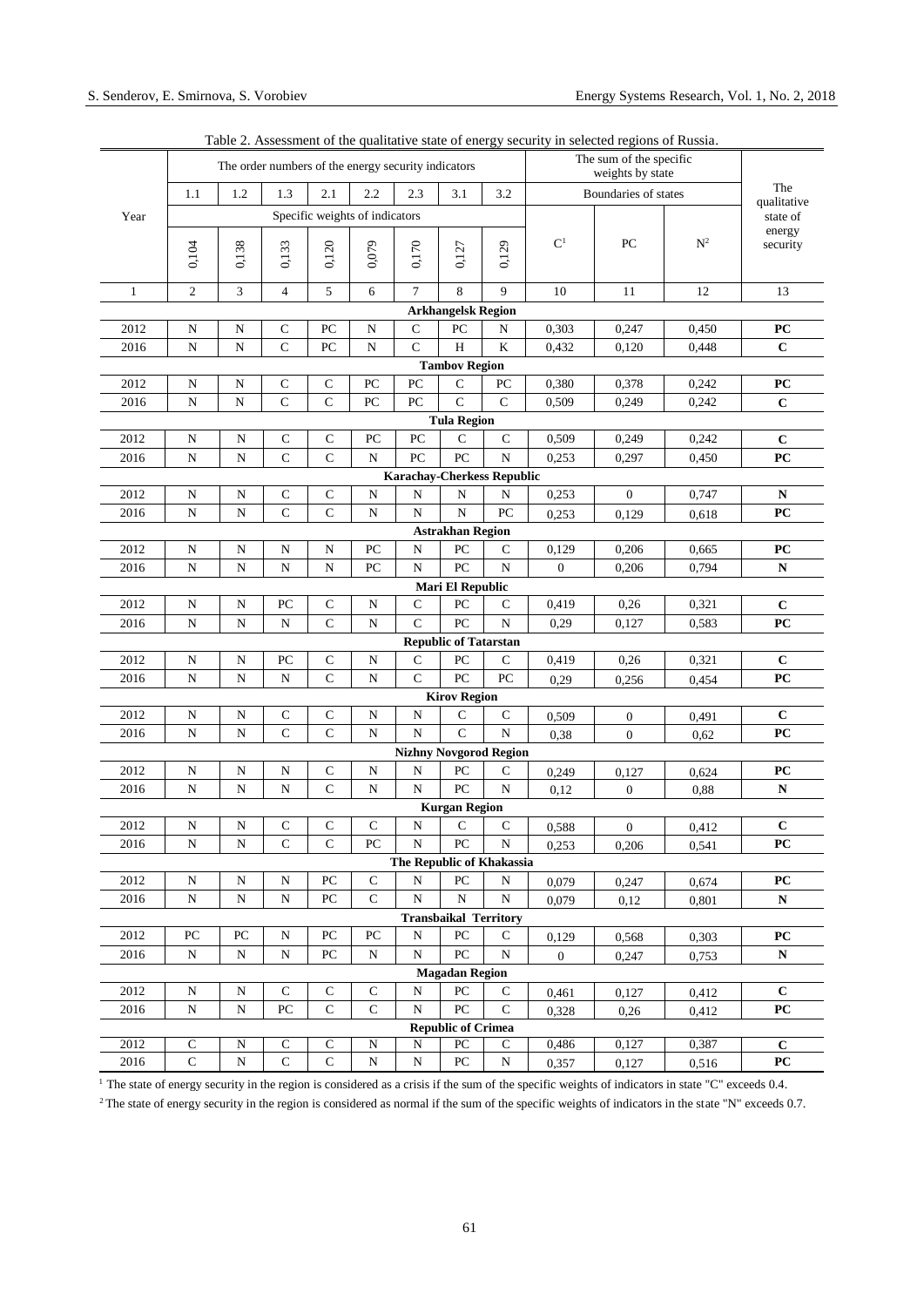# IV. AN ANALYSIS OF ENERGY SECURITY SITUATION IN THE SELECTED FEDERAL DISTRICT

The results of the energy security analysis for the years 2012 and 2016 are presented below for illustration.

Along with the qualitative assessment of the energy security level in the regions in 2016, in order to show some trends, we provide the information on the qualitative assessment of the relevant indicators in 2012. An analysis of the data from the corresponding Tables for the subjects of the Siberian Federal District makes it possible to briefly characterize the trends inherent in the energy sector in the light of energy security requirements.

The information on the first block of indicators is shown in Table 3.

|                              |                | Unit of         |                                         | The threshold values | $p_1$ $p_2$ and a valid life for the fact and energy supply system for 2012, 2010.<br>Value and status of indicator |                |                |                |
|------------------------------|----------------|-----------------|-----------------------------------------|----------------------|---------------------------------------------------------------------------------------------------------------------|----------------|----------------|----------------|
| Region                       | Indicator      | measurem<br>ent | of the indicator <sup>3</sup><br>N<br>C |                      | 2012                                                                                                                |                | 2016           |                |
| 1                            | $\overline{2}$ | 3               | $\overline{4}$                          | $\overline{5}$       | 6                                                                                                                   | $\tau$         | 8              | 9              |
|                              | 1.1            | unit            | 0,5                                     | 0,3                  | 0,74                                                                                                                | $\mathbf N$    | 0,72           | $\mathbf N$    |
| Altai Territory              | 1.2            | unit            | 1.5                                     | 1.2                  | 3,03                                                                                                                | $\mathbf N$    | 3.1            | $\mathbf N$    |
|                              | 1.3            | $\%$            | 60                                      | 40                   | 1,55                                                                                                                | $\mathbf C$    | 1,75           | $\mathsf{C}$   |
|                              | 1.1            | unit            | 0,5                                     | 0,3                  | 0,85                                                                                                                | $\mathbf N$    | 1,01           | $\mathbf N$    |
| Kemerovo Region              | 1.2            | unit            | 1,5                                     | 1,2                  | 2,27                                                                                                                | ${\bf N}$      | 2,55           | $\mathbf N$    |
|                              | 1.3            | $\%$            | 40                                      | 20                   | 5,88                                                                                                                | $\mathbf N$    | 1052           | N              |
|                              | 1.1            | unit            | 0,5                                     | 0.3                  | 1,03                                                                                                                | $\mathbf N$    | 1,03           | N              |
| Novosibirsk Region           | 1.2            | unit            | 1,5                                     | 1,2                  | 2,18                                                                                                                | N              | 2,18           | $\mathbf N$    |
|                              | 1.3            | $\%$            | 40                                      | 20                   | 33,7                                                                                                                | $\mathbf N$    | 40.4           | N              |
|                              | 1.1            | unit            | 0,5                                     | 0.3                  | 0.84                                                                                                                | $\overline{N}$ | 0.86           | N              |
| <b>Omsk Region</b>           | 1.2            | unit            | 1,5                                     | 1,2                  | 2,44                                                                                                                | N              | 2,46           | N              |
|                              | 1.3            | $\%$            | 40                                      | 20                   | 48,3                                                                                                                | ${\bf N}$      | 36,9           | PC             |
|                              | 1.1            | unit            | 0,5                                     | 0,3                  | 0,81                                                                                                                | $\mathbf N$    | 0,77           | N              |
| <b>Tomsk Region</b>          | 1.2            | unit            | 1,5                                     | 1,2                  | 2,76                                                                                                                | N              | 2,77           | $\mathbf N$    |
|                              | 1.3            | $\%$            | 60                                      | 40                   | 121                                                                                                                 | N              | 294            | $\mathbf N$    |
|                              | 1.1            | unit            | 0,7                                     | 0,5                  | 1,65                                                                                                                | $\mathbf N$    | $\overline{c}$ | $\mathbf N$    |
| Krasnoyarsk Region           | 1.2            | unit            | 1,5                                     | 1,2                  | 2,39                                                                                                                | $\overline{N}$ | 2,74           | N              |
|                              | 1.3            | $\%$            | 60                                      | 40                   | 140                                                                                                                 | $\mathbf N$    | 142            | N              |
|                              | 1.1            | unit            | 0,7                                     | 0,5                  | 1,58                                                                                                                | ${\bf N}$      | 1,6            | $\mathbf N$    |
| <b>Irkutsk Region</b>        | 1.2            | unit            | 1,5                                     | 1,2                  | 2,11                                                                                                                | N              | 2,13           | N              |
|                              | 1.3            | $\%$            | 60                                      | 40                   | 122                                                                                                                 | $\mathbf N$    | 122            | N              |
|                              | 1.1            | unit            | 0,7                                     | 0.5                  | 2,85                                                                                                                | $\mathbf N$    | 2,42           | $\mathbf N$    |
| The Republic of Khakassia    | 1.2            | unit            | 1,5                                     | 1,2                  | 4,67                                                                                                                | $\mathbf N$    | 4,28           | N              |
|                              | 1.3            | $\%$            | 60                                      | 40                   | 557                                                                                                                 | ${\bf N}$      | 740            | $\mathbf N$    |
|                              | 1.1            | unit            | 1,0                                     | 0.8                  | 1,22                                                                                                                | N              | 1,19           | N              |
| <b>Transbaikal Territory</b> | 1.2            | unit            | 1,5                                     | 1,2                  | 1,6                                                                                                                 | N              | 1,57           | N              |
|                              | 1.3            | $\%$            | 60                                      | 40                   | 266                                                                                                                 | $\mathbf N$    | 233            | $\mathbf N$    |
|                              | 1.1            | unit            | 0.5                                     | 0.3                  | 1,31                                                                                                                | N              | 1,28           | N              |
| The Republic of Buryatia     | 1.2            | unit            | 1,5                                     | 1,2                  | 3,35                                                                                                                | ${\bf N}$      | 3,19           | $\mathbf N$    |
|                              | 1.3            | $\%$            | 60                                      | 40                   | 49,6                                                                                                                | PC             | 76,1           | $\mathbf N$    |
|                              | 1.1            | unit            | 0,5                                     | 0,3                  | 0,38                                                                                                                | PC             | 0,22           | $\epsilon$     |
| Tyva Republic                | 1.2            | unit            | 1.5                                     | 1,2                  | 1,18                                                                                                                | $\mathsf{C}$   | 1,78           | N              |
|                              | 1.3            | $\%$            | 60                                      | 40                   | 199                                                                                                                 | N              | 240            | N              |
|                              | 1.1            | unit            | 0,5                                     | 0.3                  | $\mathbf{0}$                                                                                                        | $\mathbf C$    | 0.13           | $\mathbf C$    |
| Altai Republic               | 1.2            | unit            | 1,5                                     | 1,2                  | $\overline{0}$                                                                                                      | $\mathsf{C}$   | 0,13           | $\mathsf{C}$   |
|                              | 1.3            | $\%$            | 60                                      | 40                   | 7,69                                                                                                                | $\overline{C}$ | 12,2           | $\overline{C}$ |

Table 3. Characteristics of the status of indicators in the subjects of the Siberian Federal District for the block of energy resource production and availability for the fuel and energy supply system for 2012, 2016.

<sup>3</sup>The boundaries of the state areas ("N" - acceptable (normal) state of energy security for this indicator, "C" - a crisis state).

According to the first set of indicators, most subjects of the Siberian Federal District have an acceptable situation from the energy security standpoint. The exception is the Republic of Altai, where the values of the indicators are in a crisis state (Table 3). Here we can note a low level of the maximum electrical load of consumers. The situation, however, started slowly to improve in 2014-2016. Three solar power plants with a total capacity of 15 MW were commissioned (Kosh-Agach solar power plants -1, 2, and Ust-Kansk solar power plant), and new capacities are planned to be put in operation in the future.

Compared to 2012, in 2016, the values of indicator 1.2 for the Republic of Tyva lie in the range of acceptable values. In 2014, owing to the modernization of the Kyzylskaya and Chadan substations the transfer capability of the intersystem ties was increased to 280 MW of which up to 100 MW can be transferred to Western Mongolia. However, in general, the problem of energy shortage in the Republic is not solved.

As for the first block of indicators, in particular, indicator 1.3 ("Possibilities of meeting the demand for primary energy from the region's own sources"), as we can see, the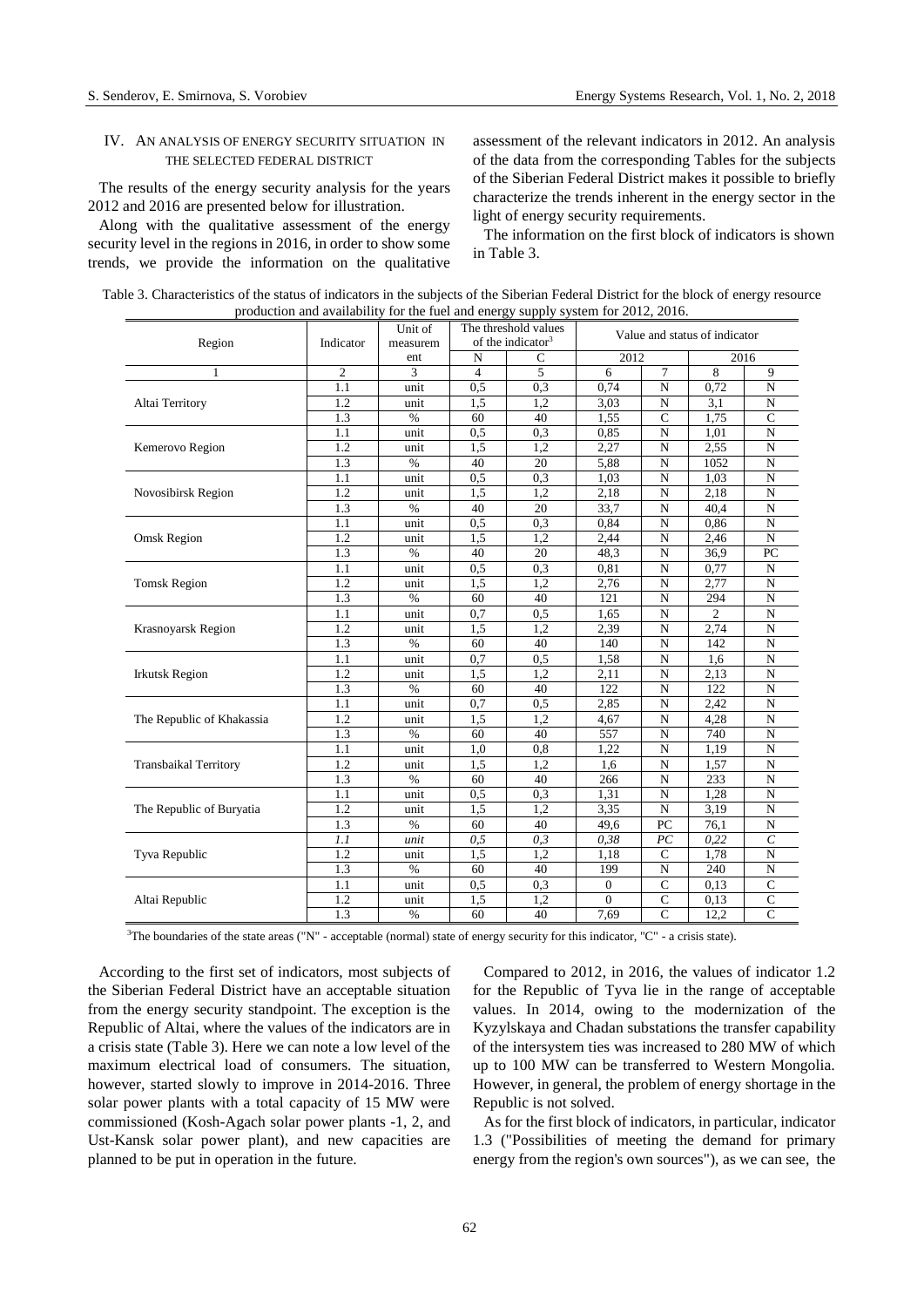Altai Territory and the Republic of Altai have crisis values. In the Omsk Region by 2016 the situation worsened due to a 20% decrease in the fuel oil production over the past five years. In the Republic of Buryatia, the values of the indicators have moved into the region of acceptable ones, as a result of the development of a number of small coal deposits for local needs and an increase in the level of coal production by 30% over the past five years.

The satisfactory situation in terms of the first block of indicators is in the Republic of Khakassia. The maximum electrical load is ensured by a sufficient margin. Extraction of significant volumes of coal provides positive values of the indicator of supply with its own primary energy.

According to the second set of indicators, the situation in a large part of the regions is aggravated by an excessively high share of the dominance of one of the imported resources (indicator 2.1, Table 4)

Table 4. Characteristic of the status of indicators in the subjects of the Siberian Federal District for the fuel and energy supply

| reliability block            |           |                      |                |                                      |               |                               |               |      |               |  |
|------------------------------|-----------|----------------------|----------------|--------------------------------------|---------------|-------------------------------|---------------|------|---------------|--|
| Region                       | Indicator | Unit of<br>measureme |                | Threshold values of the<br>indicator |               | Value and status of indicator |               |      |               |  |
|                              |           | nt                   | N              | PC                                   | $\mathcal{C}$ | 2012<br>2016                  |               |      |               |  |
| 1                            | 2         | 3                    | $\overline{4}$ | 5                                    | 6             | 7                             | 8             | 9    | 10            |  |
|                              | 2.1       | $\%$                 | 40             |                                      | 70            | 92,4                          | $\mathsf{C}$  | 88.5 | $\mathsf{C}$  |  |
| Altai Territory              | 2.2       | $\%$                 | 50             |                                      | 70            | 22.8                          | N             | 24.2 | N             |  |
|                              | 2.1       | $\%$                 | 90             | >90                                  |               | 83.5                          | N             | 96.0 | N             |  |
| Kemerovo Region              | 2.2       | $\%$                 | 50             |                                      | 70            | 25,8                          | N             | 23,7 | N             |  |
| Novosibirsk Region           | 2.1       | $\%$                 | 40             |                                      | 70            | 72,6                          | $\mathsf{C}$  | 68.9 | PC            |  |
|                              | 2.2       | $\%$                 | 50             |                                      | 70            | 39.4                          | N             | 39,4 | N             |  |
| Omsk Region                  | 2.1       | $\%$                 | 40             |                                      | 70            | 50.6                          | PC            | 54.3 | PC            |  |
|                              | 2.2       | $\%$                 | 50             |                                      | 70            | 43,4                          | N             | 42,8 | N             |  |
| <b>Tomsk Region</b>          | 2.1       | $\%$                 | 90             | >90                                  |               | 68.7                          | N             | 62,9 | N             |  |
|                              | 2.2       | $\%$                 | 50             |                                      | 70            | 24,3                          | N             | 27,7 | N             |  |
| Krasnoyarsk Region           | 2.1       | $\%$                 | 90             | >90                                  |               | 73.5                          | N             | 75.4 | N             |  |
|                              | 2.2       | $\%$                 | 40             |                                      | 50            | 39,2                          | N             | 32,8 | N             |  |
| <b>Irkutsk Region</b>        | 2.1       | $\%$                 | 90             | >90                                  |               | 76.5                          | N             | 70,6 | ${\bf N}$     |  |
|                              | 2.2       | $\%$                 | 40             |                                      | 50            | 34,12                         | N             | 33,9 | N             |  |
| The Republic of Khakassia    | 2.1       | $\%$                 | 90             | >90                                  |               | 96.5                          | PC            | 96,5 | PC            |  |
|                              | 2.2       | $\%$                 | 40             |                                      | 50            | 90.9                          | $\mathcal{C}$ | 89.5 | $\mathcal{C}$ |  |
| <b>Transbaikal Territory</b> | 2.1       | $\%$                 | 90             | >90                                  |               | 96,4                          | PC            | 98,1 | PC            |  |
|                              | 2.2       | $\%$                 | 30             |                                      | 40            | 29.3                          | N             | 28,3 | $\mathbf N$   |  |
| The Republic of Buryatia     | 2.1       | $\%$                 | 40             |                                      | 70            | 95,1                          | $\mathsf{C}$  | 94,2 | $\mathsf{C}$  |  |
|                              | 2.2       | $\%$                 | 50             |                                      | 70            | 83.3                          | $\mathcal{C}$ | 79,1 | $\mathsf{C}$  |  |
| Tyva Republic                | 2.1       | $\%$                 | 90             | >90                                  |               | 97,2                          | PC            | 100  | PC            |  |
|                              | 2.2       | $\%$                 | 50             |                                      | 70            | 36,3                          | N             | 59,5 | PC            |  |
|                              | 2.1       | $\%$                 | 40             |                                      | 70            | 53,8                          | PC            | 43,8 | PC            |  |
| Altai Republic               | 2.2       | $\%$                 | 50             |                                      | 70            | 100                           | $\mathcal{C}$ | 64,1 | PC            |  |

<sup>4</sup> Indicator 2.3 is estimated based on the results of studies on the model of the energy sector as the extent to which the consumer is provided with primary energy in case of possible cooling, increasing consumption by 10%. For all subjects of the Siberian Federal District, increased consumption is fully met, which corresponds to the zone of acceptable (normal) states.

In 2012-2016, the coal share in the Republic of Buryatia and the Altai Territory exceeded 90%. The pre-crisis situation, with a share of the dominant resource, is observed in the Novosibirsk, Omsk regions, the Republic of Khakassia, Tyva, as well as in the Transbaikal Territory and the Altai Republic.

In the Irkutsk region, Kemerovo region and the Krasnoyarsk Territory, the situation for this indicator can be considered acceptable, due to the dominance of their own energy resources in these regions. At the same time, the qualitative assessment of the "pre-crisis" state in the self-reliant regions (belonging to group 1) indicates the advisability of greater diversification of the fuel and energy supply in order to increase the systems readiness for potential changes in the structure of the fuel and energy balance in the country and its regions for various reasons, including the prices for primary energy resources.

According to indicator 2.2 (the share of the largest power plant in the installed electric capacity of the territory), the most acute situation is observed in the Republic of Buryatia (Gusinoozerskaya thermal power plant - 79% of the total installed capacity) and Khakassia (Sayano-Shushenskaya hydropower plant - 89% of the total installed capacity). Since in the event of an accident, such a high share of a single source is very dangerous due to possible problems in the electricity supply to consumers.

According to this indicator, the situation in the Altai Republic has improved in recent years, moving from crisis to pre-crisis state by commissioning new capacities and redistributing the load.

The Republic of Tyva is in the pre-crisis state where, from the energy security standpoint, it is desirable to develop the trend of generating capacity growth to cover the increasing demand for electricity (mobile gas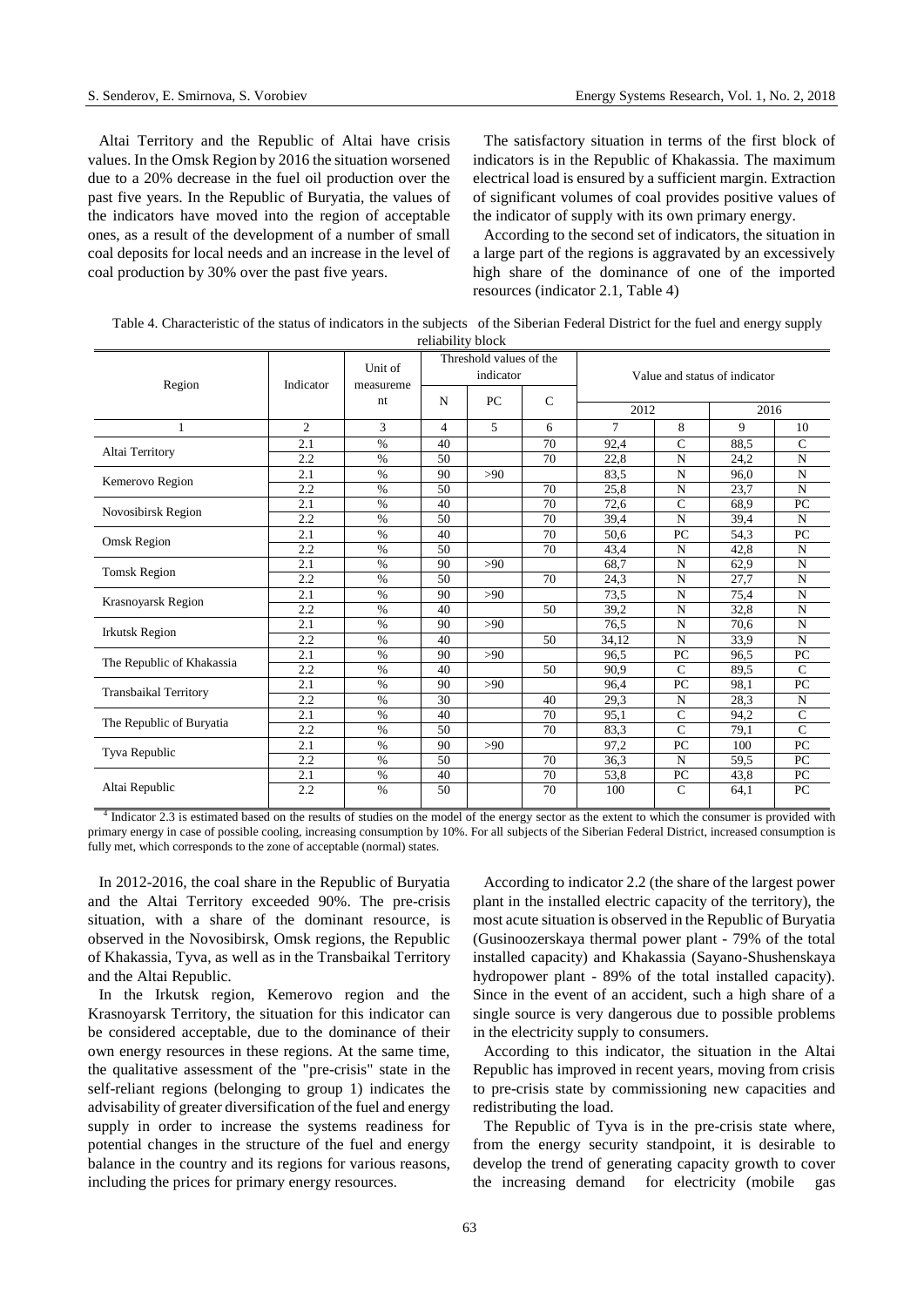turbinepower plant - 59% of the installed capacity in the region).

in these regions, allow us to approximately estimate the average wear and tear in the energy sector of the regions.

Another important aspect affecting the energy security in the regions is the state of the main production assets of the energy sector. The averaged data on the wear and tear of the main production assets in the energy industries in the regions, correlated with the book value of these industries

As is evidenced by Table 5, the energy equipment in the Novosibirsk Region, Altai Republic, and the Altai Territory has deteriorated in recent years (and, most importantly, continues to deteriorate at a fairly rapid pace).

Table 5. Characteristics of the status of indicators in the subjects of the Siberian Federal District for the block of state of the main production assets of energy systems

| Region                       | Indicator      | Unit of<br>measurement | of the indicator | The threshold values | Value and status of indicator |              |      |               |  |
|------------------------------|----------------|------------------------|------------------|----------------------|-------------------------------|--------------|------|---------------|--|
|                              |                |                        | N                | $\mathsf{C}$         |                               | 2012         |      | 2016          |  |
| 1                            | $\mathfrak{2}$ | 3                      | $\overline{4}$   | 5                    | 6                             | $\tau$       | 8    | 9             |  |
| Altai Territory              | 3.1            | $\%$                   | 40               | 60                   | 58,5                          | PC           | 60   | $\mathcal{C}$ |  |
|                              | 3.2            | $\%$                   | $\overline{2}$   | 1                    | 1,6                           | PC           | 1,7  | PC            |  |
|                              | 3.1            | $\%$                   | 40               | 60                   | 47,5                          | PC           | 43.7 | PC            |  |
| Kemerovo Region              | 3.2            | $\frac{0}{0}$          | $\overline{2}$   | 1                    | 3,7                           | N            | 1,9  | N             |  |
|                              | 3.1            | $\%$                   | 40               | 60                   | 55                            | PC           | 61   | $\mathsf{C}$  |  |
| Novosibirsk Region           | 3.2            | $\%$                   | $\mathfrak{2}$   |                      | 1                             | $\mathsf{C}$ | 0,7  | $\mathbf C$   |  |
| Omsk Region                  | 3.1            | $\frac{0}{0}$          | 40               | 60                   | 38,3                          | N            | 36,7 | N             |  |
|                              | 3.2            | $\%$                   | $\overline{2}$   | 1                    | 9                             | $\mathbf N$  | 7.3  | $\mathbf N$   |  |
|                              | 3.1            | $\%$                   | 40               | 60                   | 33,6                          | N            | 39,7 | N             |  |
| <b>Tomsk Region</b>          | 3.2            | $\%$                   | $\overline{c}$   | 1                    | 12,2                          | N            | 0.9  | $\mathsf{C}$  |  |
|                              | 3.1            | $\%$                   | 40               | 60                   | 44                            | PC           | 38   | N             |  |
| Krasnoyarsk Region           | 3.2            | $\%$                   | $\mathfrak{2}$   |                      | 2,9                           | N            | 4,9  | $\mathbf N$   |  |
|                              | 3.1            | $\%$                   | 40               | 60                   | 54,2                          | PC           | 53.7 | PC            |  |
| <b>Irkutsk Region</b>        | 3.2            | $\%$                   | $\overline{2}$   |                      | 1,8                           | PC           | 0.6  | $\mathcal{C}$ |  |
| The Republic of              | 3.1            | $\%$                   | 40               | 60                   | 39,5                          | N            | 38,7 | N             |  |
| Khakassia                    | 3.2            | $\%$                   | $\overline{2}$   | 1                    | 7,7                           | $\mathbf N$  | 4,4  | $\mathbf N$   |  |
|                              | 3.1            | $\%$                   | 40               | 60                   | 48.3                          | PC           | 47,7 | PC            |  |
| <b>Transbaikal Territory</b> | 3.2            | $\%$                   | $\overline{2}$   |                      | 2,9                           | $\mathbf N$  | 3.9  | $\mathbf N$   |  |
| The Republic of              | 3.1            | $\%$                   | 40               | 60                   | 45,9                          | PC           | 43,4 | PC            |  |
| Buryatia                     | 3.2            | $\%$                   | $\overline{2}$   | 1                    | $\overline{2}$                | PC           | 5    | $\mathbf N$   |  |
|                              | 3.1            | $\%$                   | 40               | 60                   | 50,1                          | PC           | 58.4 | PC            |  |
| Tyva Republic                | 3.2            | $\%$                   | $\mathfrak{2}$   |                      | 29,2                          | N            | 7,3  | N             |  |
|                              | 3.1            | $\%$                   | 40               | 60                   | 62                            | $\mathsf{C}$ | 70   | $\mathsf{C}$  |  |
| Altai Republic               | 3.2            | $\%$                   | $\mathfrak{2}$   | 1                    | $\mathbf{0}$                  | $\mathbf C$  | 33,7 | ${\bf N}$     |  |

The situation in the energy industries in most of the other regions of the District continues to deteriorate, remaining in the middle of the pre-crisis range in such regions as Irkutsk Region, Republic of Tyva, Republic of Buryatia, and Kemerovo Region. With the renewal and modernization of the basic production assets of the energy sector, in 2016 positive trends were observed in Khakassia, due to the active restoration and modernization of the Sayano-Shushenskaya hydropower plant, modernization at the Abakanskaya thermal power plant and the commissioning of two power units with a total capacity of 256 MW. In the Kemerovo Region, Kuzbassenergo carried out a major overhaul of 11 turbine units, and power units were put into operation at Novokuznetskaya gas turbine power plant. In the Omsk Region and the Republic of Buryatia, acceptable values of the indicator are also associated with an active policy for capital repairs and reconstruction of power generating capacities. To a large extent, the value of this indicator is due to the commissioning of new capacities, major repairs and technical re-equipment of existing power generating sources.

The crisis situation in the aspect reflected by indicator 3.2 is observed in Novosibirsk region, Tomsk region, Irkutsk region and the Republic of Altai, where the commissioning of new capacities during the analyzed 5-year period was insufficient, and practically no serious work was done to modernize the installed equipment, which in turn led to a decrease in the level of energy security in the regions. Smaller capacities were put into operation and some equipment upgrades were carried out in the Altai Republic and the Altai Territory (130 MW was commissioned at Barnaulskaya thermal power plant -2 in 2016), but in insufficient (in terms of energy security) volumes to reverse the negative trends towards the aging of the basic production assets. According to the indicator of the renewal of power generating equipment in the Irkutsk Region and the Transbaikal Territory, the number of new capacities put in operation was insufficient. In the Irkutsk Region in 2012, a turbine unit with a capacity of 50 MW was launched at the Novo-Irkutsk thermal power plant. In the Transbaikal Territory, a hydroelectric unit with a capacity of 225 MW was commissioned at Kharanorskaya hydropower plant in the same year. In addition, major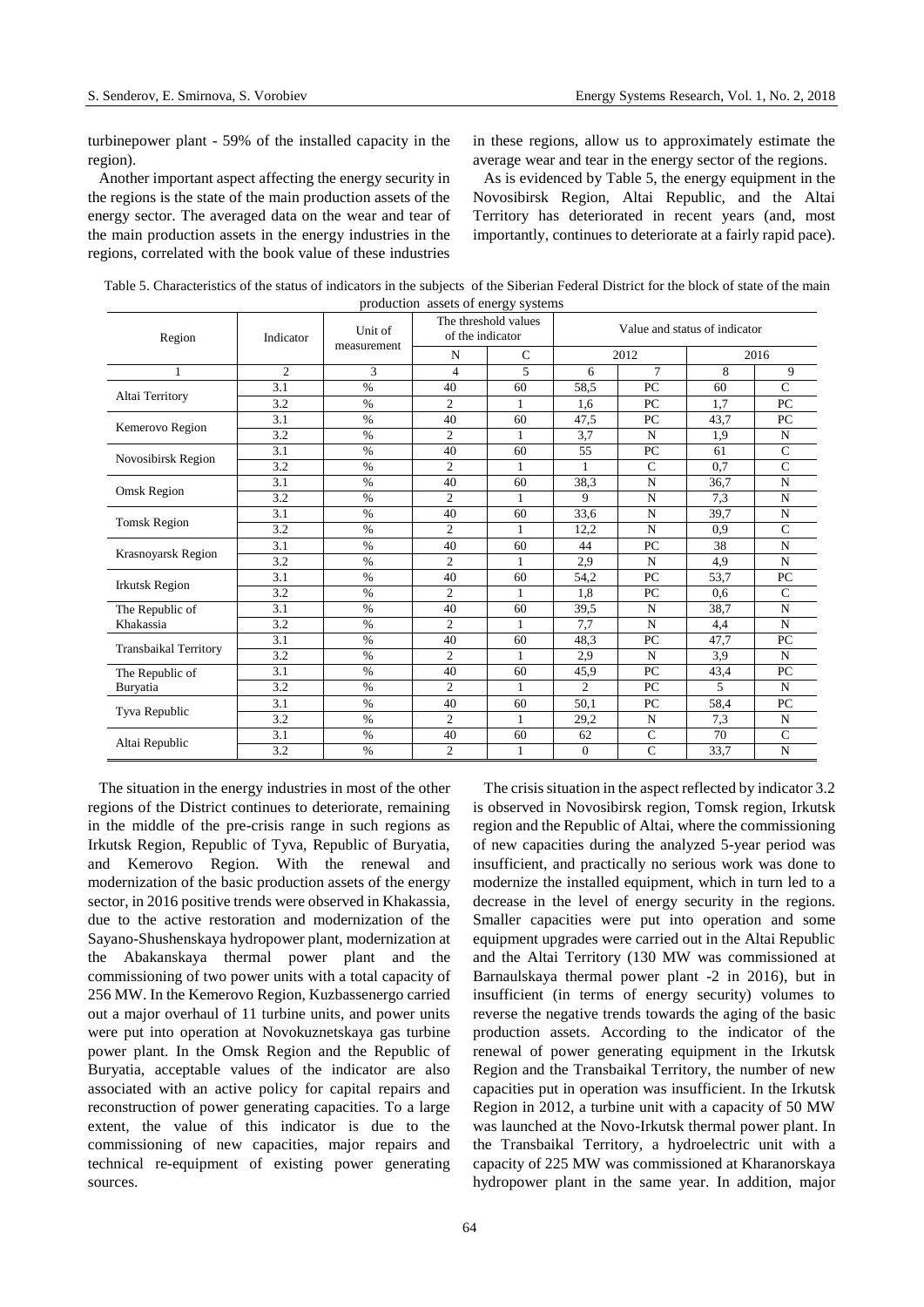repairs of equipment and reconstruction were carried out. These actions brought the situation in terms of this indicator into an acceptable state from the energy security

standpoint in the Transbaikal Territory but they were insufficient for the Irkutsk Region to cope with the crisis.

|                    | Numbers of energy security indicator |                         |                         |                  |                  |             |                              |                           |                  | The sum of the specific<br>weights by state |                |                         |  |
|--------------------|--------------------------------------|-------------------------|-------------------------|------------------|------------------|-------------|------------------------------|---------------------------|------------------|---------------------------------------------|----------------|-------------------------|--|
|                    |                                      |                         | 1.3                     |                  |                  |             |                              |                           |                  | Boundaries of states                        |                |                         |  |
| Year               | 1.1                                  | 1.2                     |                         | 2.1              | 2.2              | 2.3         | 3.1                          | 3.2                       |                  |                                             |                | qualitative<br>state of |  |
|                    | Specific weights of indicators       |                         |                         |                  |                  |             |                              |                           |                  |                                             |                | energy                  |  |
|                    | 0,104                                | 0,138                   | 0,133                   | 0,120            | 0,079            | 0,170       | 0,127                        | 0,129                     | $\mathrm{C}^5$   | PC                                          | N <sup>6</sup> | security                |  |
| 1                  | $\mathfrak{2}$                       | 3                       | $\overline{4}$          | 5                | 6                | $\tau$      | 8                            | 9                         | 10               | 11                                          | 12             | 13                      |  |
| Altai Territory    |                                      |                         |                         |                  |                  |             |                              |                           |                  |                                             |                |                         |  |
| 2012               | N                                    | N                       | $\mathbf C$             | $\mathsf{C}$     | N                | N           | PC                           | PC                        | 0,253            | 0,256                                       | 0,491          | PC                      |  |
| 2016               | ${\bf N}$                            | ${\bf N}$               | $\mathsf C$             | $\mathsf C$      | ${\bf N}$        | ${\bf N}$   | PC                           | PC                        | 0,253            | 0,256                                       | 0,491          | PC                      |  |
| Kemerovo Region    |                                      |                         |                         |                  |                  |             |                              |                           |                  |                                             |                |                         |  |
| 2012               | ${\bf N}$                            | N                       | ${\bf N}$               | ${\bf N}$        | N                | ${\bf N}$   | PC                           | N                         | $\boldsymbol{0}$ | 0,127                                       | 0,873          | N                       |  |
| 2016               | ${\bf N}$                            | N                       | ${\bf N}$               | ${\bf N}$        | ${\bf N}$        | ${\bf N}$   | PC                           | ${\bf N}$                 | $\mathbf{0}$     | 0,127                                       | 0,873          | ${\bf N}$               |  |
| Novosibirsk Region |                                      |                         |                         |                  |                  |             |                              |                           |                  |                                             |                |                         |  |
| 2012               | $\mathbf N$                          | ${\bf N}$               | PC                      | $\mathsf{C}$     | ${\bf N}$        | ${\bf N}$   | PC                           | C                         | 0,249            | 0,260                                       | 0,491          | PC                      |  |
| 2016               | N                                    | N                       | N                       | $\mathsf{C}$     | N                | ${\bf N}$   | ${\bf K}$                    | $\mathbf C$               | 0,376            | $\mathbf{0}$                                | 0,624          | PC                      |  |
| <b>Omsk Region</b> |                                      |                         |                         |                  |                  |             |                              |                           |                  |                                             |                |                         |  |
| 2012               | N                                    | N                       | ${\bf N}$               | PC               | N                | ${\bf N}$   | N                            | N                         | $\boldsymbol{0}$ | 0,120                                       | 0,880          | N                       |  |
| 2016               | ${\bf N}$                            | ${\bf N}$               | PC                      | PC               | ${\bf N}$        | ${\bf N}$   | ${\bf N}$                    | ${\bf N}$                 | $\mathbf{0}$     | 0,253                                       | 0,747          | N                       |  |
|                    |                                      |                         |                         |                  |                  |             | <b>Tomsk Region</b>          |                           |                  |                                             |                |                         |  |
| 2012               | N                                    | N                       | N                       | N                | N                | ${\bf N}$   | N                            | N                         | $\boldsymbol{0}$ | $\boldsymbol{0}$                            | $\mathbf{1}$   | N                       |  |
| 2016               | ${\bf N}$                            | ${\bf N}$               | ${\bf N}$               | N                | ${\bf N}$        | N           | ${\bf N}$                    | $\mathsf{C}$              | 0,129            | $\boldsymbol{0}$                            | 0,871          | $\mathbf N$             |  |
|                    |                                      |                         |                         |                  |                  |             | Krasnoyarsk Region           |                           |                  |                                             |                |                         |  |
| 2012               | N                                    | N                       | N                       | ${\bf N}$        | N                | N           | PC                           | N                         | $\boldsymbol{0}$ | 0,127                                       | 0,873          | N                       |  |
| 2016               | ${\bf N}$                            | ${\bf N}$               | ${\bf N}$               | ${\bf N}$        | ${\bf N}$        | ${\bf N}$   | ${\bf N}$                    | ${\bf N}$                 | $\mathbf{0}$     | $\boldsymbol{0}$                            | 1              | ${\bf N}$               |  |
| 2012               | ${\bf N}$                            | N                       | N                       | N                | N                | ${\bf N}$   | <b>Irkutsk Region</b><br>PC  | PC                        | $\mathbf{0}$     | 0,256                                       | 0,744          | N                       |  |
| 2016               | ${\bf N}$                            | ${\bf N}$               | ${\bf N}$               | ${\bf N}$        | ${\bf N}$        | $\mathbf N$ | PC                           | $\mathbf C$               | 0,129            | 0,127                                       | 0,744          | $\mathbf N$             |  |
|                    |                                      |                         |                         |                  |                  |             |                              | The Republic of Khakassia |                  |                                             |                |                         |  |
| 2012               | $\overline{\mathbf{N}}$              | N                       | $\overline{\mathbf{N}}$ | PC               | $\mathbf C$      | ${\bf N}$   | N                            | N                         | 0,079            | 0,120                                       | 0,801          | N                       |  |
| 2016               | ${\bf N}$                            | N                       | ${\bf N}$               | PC               | ${\bf C}$        | ${\bf N}$   | ${\bf N}$                    | ${\bf N}$                 | 0,079            | 0,120                                       | 0,801          | N                       |  |
|                    |                                      |                         |                         |                  |                  |             | <b>Transbaikal Territory</b> |                           |                  |                                             |                |                         |  |
| 2012               | N                                    | N                       | N                       | PC               | N                | ${\bf N}$   | PC                           | N                         | $\boldsymbol{0}$ | 0,247                                       | 0,753          | N                       |  |
| 2016               | N                                    | N                       | N                       | PC               | N                | ${\bf N}$   | ${\rm P}{\bf C}$             | N                         | $\mathbf{0}$     | 0,247                                       | 0,753          | N                       |  |
|                    |                                      |                         |                         |                  |                  |             |                              | The Republic of Buryatia  |                  |                                             |                |                         |  |
| 2012               | ${\bf N}$                            | $\overline{\mathbf{N}}$ | PC                      | ${\bf C}$        | ${\bf C}$        | N           | PC                           | PC                        | 0,199            | 0,389                                       | 0,412          | ${\rm P}{\bf C}$        |  |
| 2016               | ${\bf N}$                            | ${\bf N}$               | ${\bf N}$               | $\mathbf C$      | ${\bf C}$        | N           | PC                           | ${\bf N}$                 | 0,199            | 0,129                                       | 0,674          | PC                      |  |
|                    |                                      |                         |                         |                  |                  |             | Tyva Republic                |                           |                  |                                             |                |                         |  |
| 2012               | $\rm{PC}$                            | $\mathbf C$             | ${\bf N}$               | PC               | ${\bf N}$        | ${\bf N}$   | PC                           | ${\bf N}$                 | 0,138            | 0,351                                       | 0,511          | PC                      |  |
| 2016               | ${\bf N}$                            | $\mathbf C$             | ${\bf N}$               | ${\rm P}{\bf C}$ | ${\rm P}{\bf C}$ | N           | PC                           | N                         | 0,242            | 0,326                                       | 0,432          | $\rm{PC}$               |  |
|                    |                                      |                         |                         |                  |                  |             | Altai Republic               |                           |                  |                                             |                |                         |  |
| 2012               | C                                    | $\mathsf{C}$            | C                       | PC               | $\mathsf C$      | ${\bf C}$   | C                            | $\mathbf C$               | 0,880            | 0,120                                       | $\mathbf{0}$   | C                       |  |
| 2016               | ${\bf C}$                            | $\mathbf C$             | ${\bf C}$               | ${\rm P}{\bf C}$ | ${\rm P}{\bf C}$ | $\mathbf C$ | ${\bf C}$                    | ${\bf N}$                 | 0,672            | 0,199                                       | 0,129          | $\mathbf C$             |  |

| Table 6. Qualitative assessment of the energy security state in the subjects of the Siberian Federal District |  |  |
|---------------------------------------------------------------------------------------------------------------|--|--|
|                                                                                                               |  |  |

 $5$  The state of energy security in the region is considered as a crisis if the sum of the specific weights of indicators in state "C" exceeds 0.4 <sup>6</sup> The state of energy security in the region is considered as normal if the sum of the specific weights of indicators in the state "N" exceeds 0.7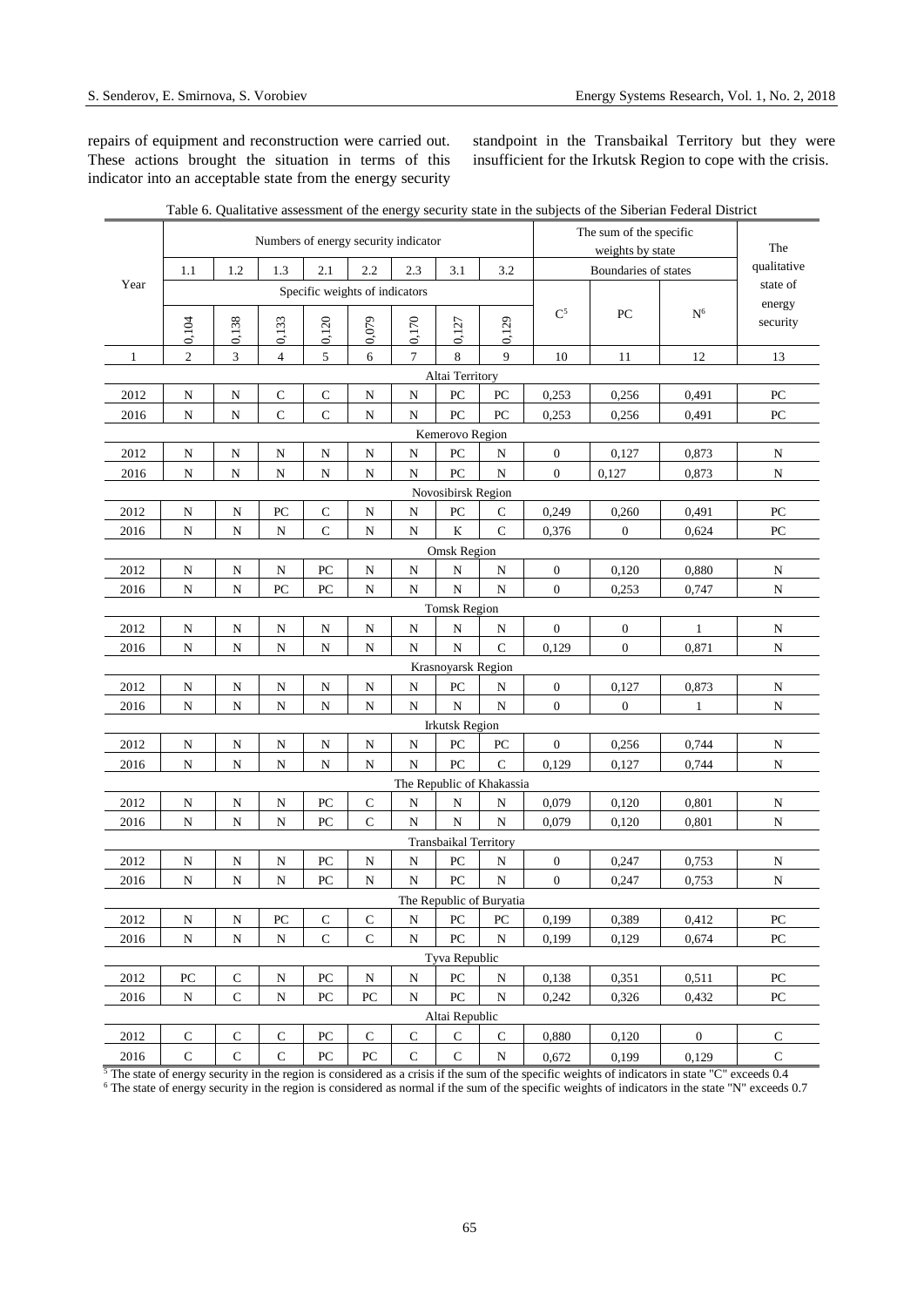The above-presented and analyzed values of the main indicators form the basis for an integrated assessment of the energy security level in the subjects of the Siberian Federal District. To obtain such an assessment, an approach based on the convolution of indicator values was used, taking into account their specific weights. Qualitative characteristics of the state of all the indicators discussed in Table 3-5, were collected according to the respective territories and processed according to a special method. As a result, a qualitative final assessment of the energy security status of the territories of the subjects of the Siberian Federal District was presented in Table 6.

As is evidenced by the data in Table 6, the best condition for energy security is observed in the Tomsk Region and the Krasnoyarsk Territory. The level of energy security in the Kemerovo region, Omsk region, Irkutsk region, and the Transbaikal Territory can be considered close to acceptable. It is necessary to pay serious attention to indicators, whose values in these territories lie in the zones of "crisis" and "pre-crisis" values. This signals serious fuel and energy supply problems in the territories in the part described by the values of the respective indicators. In addition, the negative state of the indicators characterizing the state of the basic production assets and the renewal of the energy sector in these regions hinders the improvement in energy security.

The most acute energy security situation is in the Republic of Altai. Here, the crisis situation of most of the monitored indicators is evident. This concerns both the degree of the maximum electrical load and the share of the largest power generating source in the installed capacity in the Republic and the wear and tear of the main production assets of the energy sector.

An analysis of the dynamics of qualitative assessments of energy security in the regions and quantitative values of the weights of indicators in different states from 2012 to 2016 allows drawing a conclusion that the energy security situation during this period on average had positive trends: for all subjects of the Siberian Federal District, with the exception of the Republic of Altai.

# V. THE MAIN ENERGY SECURITY TRENDS IN THE REGIONS OF RUSSIA

In order to identify the trends in the changes in the regional energy security in terms of individual indicators, we will analyze the change in their state from 2012 to 2016. In Table 7 as a percentage, the qualitative conditions of various indicators are presented for the years 2012 and 2016.

Based on the comparative analysis and data presented in Table 7, the following results were obtained. The situation in the regions has changed slightly over the six-year period in terms of the indicators: 1.1 (The ratio of the total available capacity of the region's power plants to the maximum electric load of consumers in the region), 1.2 (The ratio of the amount of available capacity of power

plants and the intersystem ties between regions to the maximum electric load in the region), 1.3 (Possibilities of meeting the demand for primary energy from the region's sources) and 2.3 (the ability to meet fuel demand under in case of a sharp cooling (10% increase in consumption) in the region).

Table 7. The indicators of energy security in the regions and the assessment of the energy security state in the Russian regions (2012, 2016), %

|           | Status of the indicator by region |    |                |                |  |  |  |  |  |
|-----------|-----------------------------------|----|----------------|----------------|--|--|--|--|--|
| Indicator | Year                              | N  | PC             | $\mathsf{C}$   |  |  |  |  |  |
| 1.1       | 2012                              | 79 | 5              | 16             |  |  |  |  |  |
|           | 2016                              | 79 | $\overline{4}$ | 17             |  |  |  |  |  |
| 1.2       | 2012                              | 90 | 5              | 5              |  |  |  |  |  |
|           | 2016                              | 92 | $\overline{4}$ | $\overline{4}$ |  |  |  |  |  |
| 1.3       | 2012                              | 34 | 9              | 57             |  |  |  |  |  |
|           | 2016                              | 36 | 9              | 55             |  |  |  |  |  |
| 2.1       | 2012                              | 18 | 17             | 65             |  |  |  |  |  |
|           | 2016                              | 13 | 18             | 69             |  |  |  |  |  |
| 2.2       | 2012                              | 49 | 25             | 26             |  |  |  |  |  |
|           | 2016                              | 53 | 20             | 27             |  |  |  |  |  |
|           | 2012                              | 57 | 16             | 27             |  |  |  |  |  |
| 2.3       | 2016                              | 56 | 17             | 27             |  |  |  |  |  |
| 3.1       | 2012                              | 6  | 72             | 22             |  |  |  |  |  |
|           | 2016                              | 10 | 70             | 20             |  |  |  |  |  |
| 3.2       | 2012                              | 35 | 17             | 48             |  |  |  |  |  |
|           | 2016                              | 46 | 13             | 41             |  |  |  |  |  |

The situation with the share of the dominant resource in the total consumption of primary energy in the region worsened by 5% (indicator 2.1). This situation is observed in all the regions of the Central, North Caucasian, Volga Federal Districts, as well as the Kaliningrad, Leningrad, Murmansk, Novgorod and Pskov regions of the North-West Federal Districts that do not have sufficient sources of their own for primary energy production, and where gas is the dominant type of fuel.

According to indicator 2.2 (The share of the largest power plant in the installed electric capacity of the region), the situation as a whole, across the country, has improved by 5% due to the commissioning of new capacities. The commissioning of new capacities along with repairs led to a certain improvement in the situation in terms of indicator 3.1 (Degree of depreciation of the basic production assets of the regional energy sector) - by 4% and indicator 3.2 (The ratio of the average annual commissioning of installed capacity and reconstruction of power plants in the region over the last 5-year period to the installed capacity in the region) - by 11%. Although at the same time, in all the regions of Russia the current values of the degree of equipment wear and tear are 50-60% and the situation requires close attention.

#### VI. CONCLUSION

In general, the energy security situation in the subjects of Russia is unsatisfactory. Most of the regions are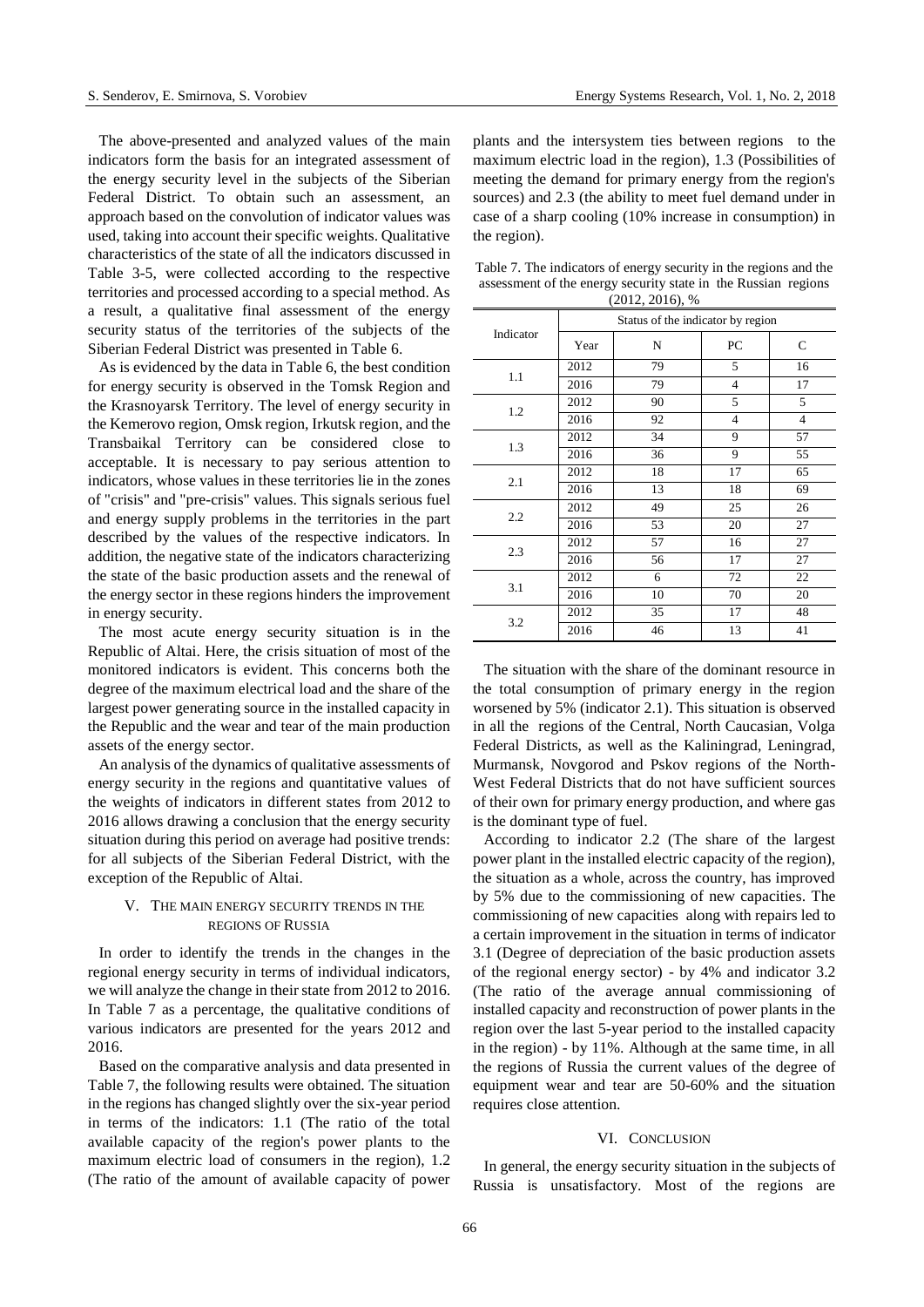characterized by crisis and pre-crisis values of the indicator weights.

It is worth noting that a relatively high percentage of regions have an acceptable energy security situation in terms of indicator 1.2 (The ratio of the available capacity of power plants and the transfer capability of intersystem ties between regions to the maximum electric load of consumers in the region) - 92% and indicator 1.1 (The ratio of the total available capacity of the region's power plants to the maximum electric load of consumers in the region) - 79% of the regions.

As evidenced by Table 7, the pre-crisis situation in 70% of the regions is affected by the unsatisfactory state of indicator 3.1, i.e. the degree of depreciation of the basic production assets in the energy sector in the region. As in the majority of the subjects of the Russian Federation, the current values of the equipment wear are 50-60%.

#### ACKNOWLEDGMENT

The research was carried out within the framework of the scientific project III.17.5.1 of the Program for Fundamental Research of the SB RAS, reg. number АААА-А17-117030310451-0.

The research was supported in part by RFBR (project No. 18-58-06001)

#### **REFERENCES**

- [1] International Energy Agency. Energy security. [Online] Available: <https://www.iea.org/topics/energysecurity>
- [2] Briefing: Public expectations and EU policies: Energy supply and energy security. [Online] Available: [https://www.eesc.europa.eu/sites/default/files/files/briefing](https://www.eesc.europa.eu/sites/default/files/files/briefing_%20energy_supply_security.pdf) [\\_ energy\\_supply\\_security.pdf](https://www.eesc.europa.eu/sites/default/files/files/briefing_%20energy_supply_security.pdf)
- [3] V.V. Bushuev, N.I. Voropay, A.M. Mastepanov, Yu.K. Shafranik, and others, "Energy Security of Russia", Novosibirsk: Nauka. Siberian Publishing Company RAS, 1998. 302 p. (in Russian)
- [4] N.I. Pyatkova, S.M. Senderov, M.B. Cheltsov et al., "Application of the two-level technology of research in solving problems of energy security", *Izvestiya RAN. Energetica*, No. 6, pp. 31-39, 2000. (in Russian)
- [5] B. Kruyt, D.P. van Vuuren, H.J.M. de Vriesa, H. Groenenberg, "Indicators for energy security," *Energy Policy*, vol. 37, Issue 6, June 2009, pp. 2166-2181. DOI 10.1016/j. enpol.2009.02.006
- [6] C. Böhringer, M. Bortolamedi, "Sense and no(n)-sense of energy security indicators", *Ecological Economics*, vol. 119, pp. 359-371, November 2015. DOI 10.1016/j.ecolecon.2015.09.020
- [7] M. Radovanović, S. Filipović, D. Pavlović, "Energy security measurement – A sustainable approach," *Renewable and Sustainable Energy Reviews*, vol. 68, part 2, pp. 1020-1032, February 2017. DOI 10.1016/ j.rser.2016.02.010
- [8] A. Månsson, B. Johansson, L.J. Nilsson, "Assessing energy security: an overview of commonly used methodologies,' *Energy,* vol. 73, pp. 1-14, 2014.
- [9] E. Bompard, A. Carpignano, M. Erriquez, D. Grosso, M. Pession, F. Profumo, "National energy security assessment in a geopolitical perspective," *Energy*, vol. 130, pp. 144-154,

2017.

- [10] P.J. Stoett, "Global environmental security, energy resources, and planning: A framework and application, *Futures,* 26(7), pp.741-758, 1994.
- [11] B. Kruyt, D.P. van Vuuren, H.J.M. de Vries, H. "Groenenberg, Indicators for energy security," *Energy Policy*, vol. 37, pp. 2166-2181, 2009.
- [12] B.K. Sovacool, "An international assessment of energy security performance," *Ecological Economics*, vol. 88, pp. 148-158, 2013.
- [13] M.A. Brown, Y. Wang, B.K. Sovacool, A.L. D'Agostino, "Forty years of energy security trends: A comparative assessment of 22 industrialized countries," *Energy Research and Social Science*, vol. 4, pp. 64-77, 2014.
- [14] S. Moore, "Evaluating the energy security of electricity interdependence: perspectives from Morocco," *Energy Research and Social Science*, vol. 24, pp. 21-29, 2017.
- [15] S. Zeng, D. Streimikiene, T. Baležentis, "Review of and comparative assessment of energy security in the Baltic States," *Renewable and Sustainable Energy Reviews*, vol. 76, pp. 185–192, 2017.
- [16] J. Glynn, A. Chiodi, B. Gallachóir, "Energy security assessment methods: Quantifying the security co-benefits of decarbonizing the Irish Energy System", *Energy Strategy Reviews,* vol. 15, pp. 72-88, March 2017. DOI 10.1016/j.esr.2016.11.005
- [17] B. Wang, Q. Wang, Y.-M. Wei, Z.-P. Li, "Role of renewable energy in China's energy security and climate change mitigation: an index decomposition analysis," *Renewable and sustainable energy reviews,* vol. 90, pp. 187-194, 2018.
- [18] S.M. Senderov, N.I. Pyatkova, V.I. Rabchuk, G.B. Slavin, S.V. Vorobiev, E.M. Smirnova, *Methodology for monitoring the state of Russia's energy security at the regional level*, Irkutsk: ISEM SB RAS, 2014. 146 p. (in Russian)
- [19] S.M. Senderov, "Assessment of the level of energy security in the regions of Russia and the basic principles for the establishment of a system for monitoring energy security," *Safety of objects of the fuel and energy complex*. №1 (1). pp.125-130, 2012. (in Russian)
- [20] S. Senderov, A. Edelev, "Technology to Ensure Energy Security in Development of Russia's Energy Strategy," *Energy Systems Research*, Vol. 1, No. 1, 2018 doi:10.25729/ esr.2018.01.0004.
- [21] Statistical form of Rosstat "Information on balances, receipt and consumption of fuel and heat, collection and use of used oil products for 2012-2016". (in Russian)
- [22] Statistical form of Rosstat "Information on the use of fuel and energy resources for 2012-2016". (in Russian)
- [23] Statistical form of Rosstat "Technical and economic indicators of power plants, district boilers for 2012-2016". (in Russian)